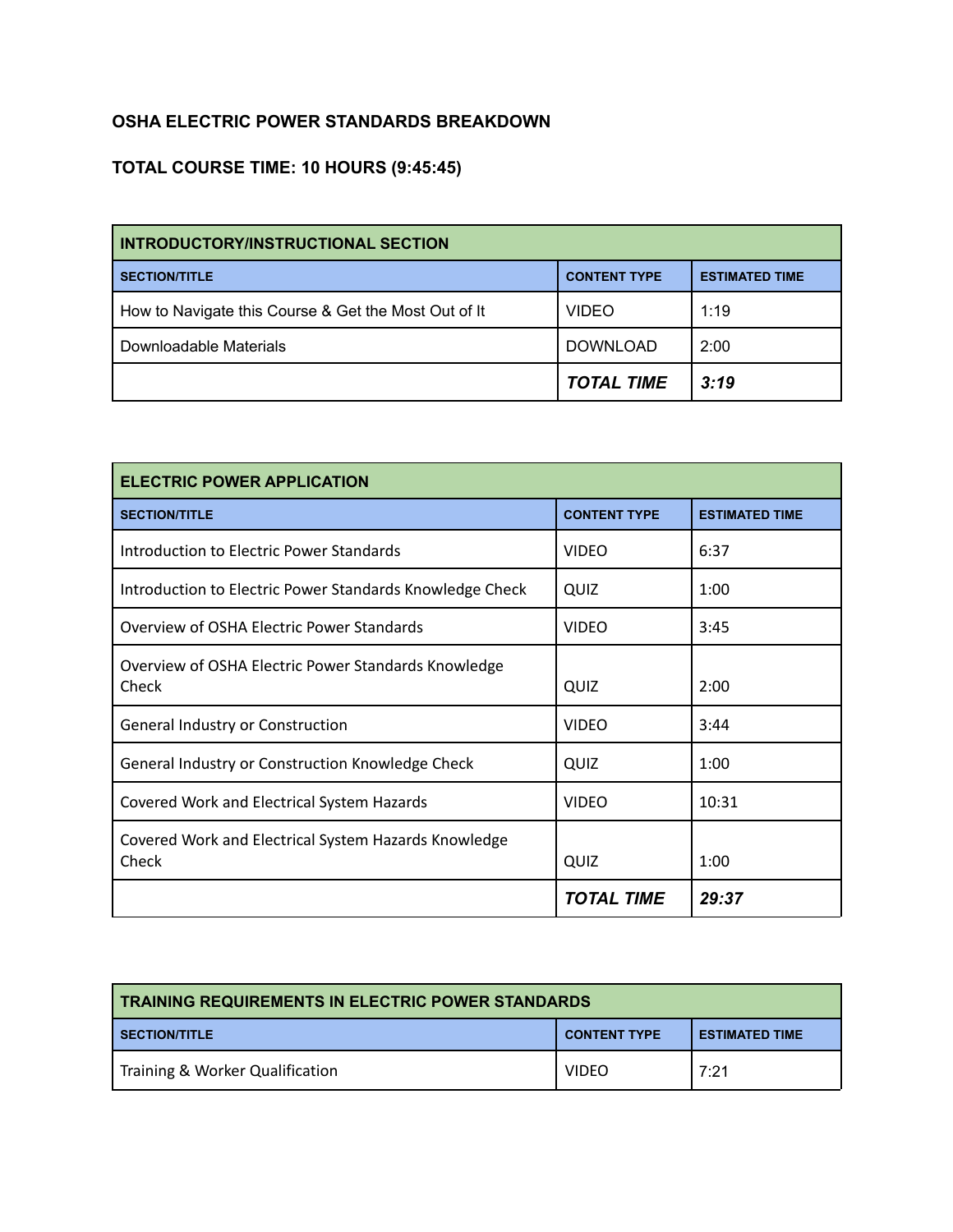| Training & Worker Qualification Knowledge Check | QUIZ              | 1:00  |
|-------------------------------------------------|-------------------|-------|
| <b>Electric Power Training</b>                  | <b>VIDEO</b>      | 6:32  |
| Electric Power Training Knowledge Check         | QUIZ              | 1:00  |
| <b>Qualified Versus Ungualified</b>             | <b>VIDEO</b>      | 3:04  |
| Qualified Versus Unqualified Knowledge Check    | QUIZ              | 1:00  |
| Annual Inspections & Retraining                 | <b>VIDEO</b>      | 3:26  |
| Annual Inspections & Retraining Knowledge Check | QUIZ              | 1:00  |
|                                                 | <b>TOTAL TIME</b> | 24:23 |

| <b>2-PERSON RULE</b>              |                     |                       |
|-----------------------------------|---------------------|-----------------------|
| <b>SECTION/TITLE</b>              | <b>CONTENT TYPE</b> | <b>ESTIMATED TIME</b> |
| Introduction to the 2-Person Rule | <b>VIDEO</b>        | 4:07                  |
| 2-Person Rule                     | <b>VIDEO</b>        | 9:02                  |
| 2-Person Rule Knowledge Check     | QUIZ                | 1:00                  |
|                                   | <b>TOTAL TIME</b>   | 14:09                 |

| MINIMUM APPROACH DISTANCE (MAD) REQUIREMENTS |                     |                       |
|----------------------------------------------|---------------------|-----------------------|
| <b>SECTION/TITLE</b>                         | <b>CONTENT TYPE</b> | <b>ESTIMATED TIME</b> |
| <b>Introduction to MAD</b>                   | <b>VIDEO</b>        | 1:40                  |
| <b>Purpose of MAD</b>                        | <b>VIDEO</b>        | 6:51                  |
| <b>Purpose of MAD Knowledge Check</b>        | QUIZ                | 1:00                  |
| <b>Determining MAD</b>                       | <b>VIDEO</b>        | 5:59                  |
| Determining MAD Knowledge Check              | QUIZ                | 1:00                  |
| <b>MAD Requirements</b>                      | <b>VIDEO</b>        | 9:02                  |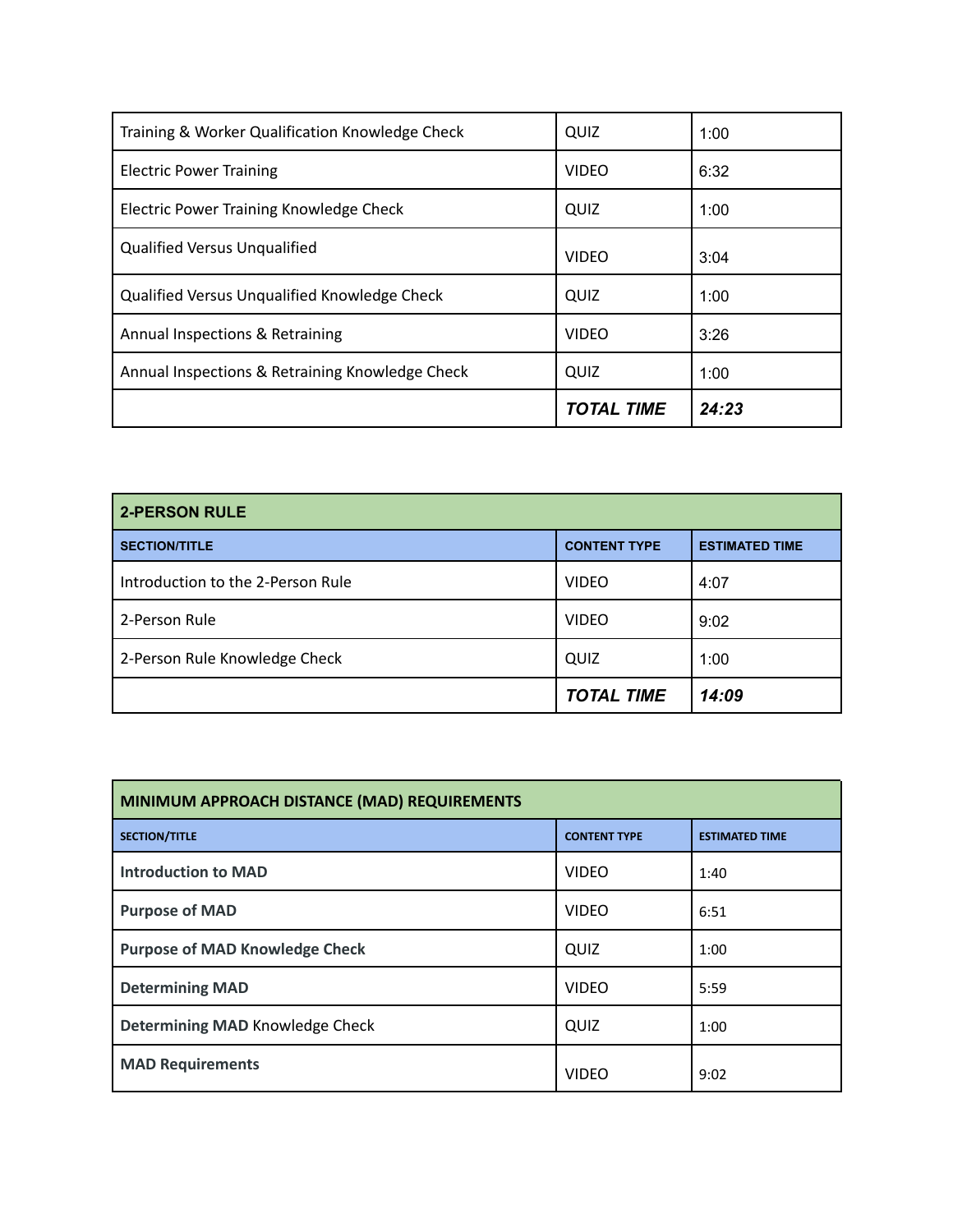|                                                      | <b>TOTAL TIME</b> | 34:56 |
|------------------------------------------------------|-------------------|-------|
| <b>Exposure Types and Insulation Knowledge Check</b> | QUIZ              | 1:00  |
| <b>Exposure Types and Insulation</b>                 | <b>VIDEO</b>      | 7:24  |
| MAD Requirements Knowledge Check                     | QUIZ              | 1:00  |

| <b>FLAMES &amp; ELECTRIC ARCS REQUIREMENTS</b>                                 |                     |                       |
|--------------------------------------------------------------------------------|---------------------|-----------------------|
| <b>SECTION/TITLE</b>                                                           | <b>CONTENT TYPE</b> | <b>ESTIMATED TIME</b> |
| Introduction to Flames & Electric Arcs                                         | <b>VIDEO</b>        | 4:04                  |
| The Hierarchy of Controls                                                      | <b>VIDEO</b>        | 1:48                  |
| The Hierarchy of Controls Knowledge Check                                      | QUIZ                | 1:00                  |
| Principle Requirements for Flames & Electric Arc Protection                    | <b>VIDEO</b>        | 9:39                  |
| Principle Requirements for Flames & Electric Arc Protection<br>Knowledge Check | QUIZ                | 1:00                  |
| Flames & Electric Arc Assessments                                              | <b>VIDEO</b>        | 4:09                  |
| Flames & Electric Arc Assessments Knowledge Check                              | QUIZ                | 1:00                  |
| <b>Estimating Available Heat Energy</b>                                        | <b>VIDEO</b>        | 9:31                  |
| Estimating Available Heat Energy Knowledge Check                               | QUIZ                | 1:00                  |
| <b>Flame Resistant Clothing</b>                                                | <b>VIDEO</b>        | 2:42                  |
| Flame Resistant Clothing Knowledge Check                                       | QUIZ                | 1:00                  |
| FR / AR Protection                                                             | <b>VIDEO</b>        | 5:06                  |
| FR / AR Protection Knowledge Check                                             | QUIZ                | 1:00                  |
| PPE & Clothing Requirements                                                    | <b>VIDEO</b>        | 6:00                  |
| PPE & Clothing Requirements Knowledge Check                                    | QUIZ                | 1:00                  |
| Care & Maintenance of PPE and Clothing                                         | <b>VIDEO</b>        | 1:36                  |
| Care & Maintenance of PPE and Clothing Knowledge Check                         | QUIZ                | 1:00                  |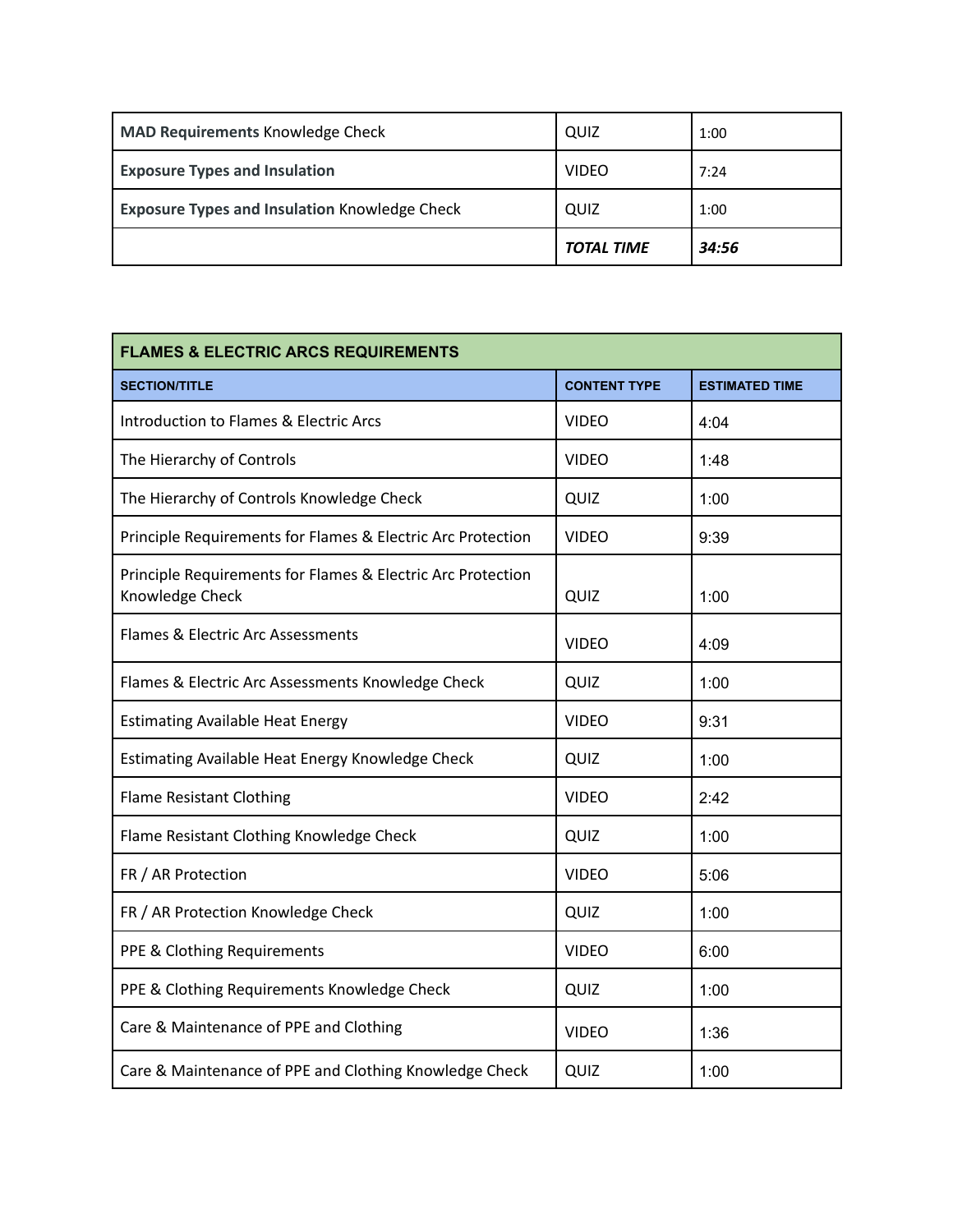|  |  | $ -$ |
|--|--|------|
|--|--|------|

| <b>JOB BRIEFINGS</b>                                            |                           |                       |
|-----------------------------------------------------------------|---------------------------|-----------------------|
| <b>SECTION/TITLE</b>                                            | <b>CONTENT TYPE</b>       | <b>ESTIMATED TIME</b> |
| Introduction to Job Briefings                                   | VIDEO &<br><b>ARTICLE</b> | 17:25                 |
| Introduction to Job Briefings Knowledge Check                   | QUIZ                      | 1:00                  |
| Job Briefing Responsibilities & Requirements                    | <b>VIDEO</b>              | 8:50                  |
| Job Briefing Responsibilities & Requirements Knowledge<br>Check | QUIZ                      | 1:00                  |
| Number of Briefings & Lone Workers                              | <b>VIDEO</b>              | 5:03                  |
| Number of Briefings & Lone Workers Knowledge Check              | QUIZ                      | 1:00                  |
|                                                                 | <b>TOTAL TIME</b>         | 34:18                 |

| <b>RISK ASSESSMENTS</b>                                 |                     |                       |
|---------------------------------------------------------|---------------------|-----------------------|
| <b>SECTION/TITLE</b>                                    | <b>CONTENT TYPE</b> | <b>ESTIMATED TIME</b> |
| Overview of Hazard Identification                       | <b>VIDEO</b>        | 3:11                  |
| <b>Electrical Hazards</b>                               | <b>VIDEO</b>        | 4:07                  |
| Electrical Hazards Knowledge Check                      | QUIZ                | 1:00                  |
| <b>Risk Assessment</b>                                  | <b>VIDEO</b>        | 4:03                  |
| Risk Assessment Knowledge Check                         | QUIZ                | 1:00                  |
| Overview of Hazard Control                              | <b>VIDEO</b>        | 7:19                  |
| Overview of Hazard Control Knowledge Check              | QUIZ                | 1:00                  |
| Practical Application of Hazard Control                 | <b>VIDEO</b>        | 1:39                  |
| Practical Application of Hazard Control Knowledge Check | QUIZ                | 2:30                  |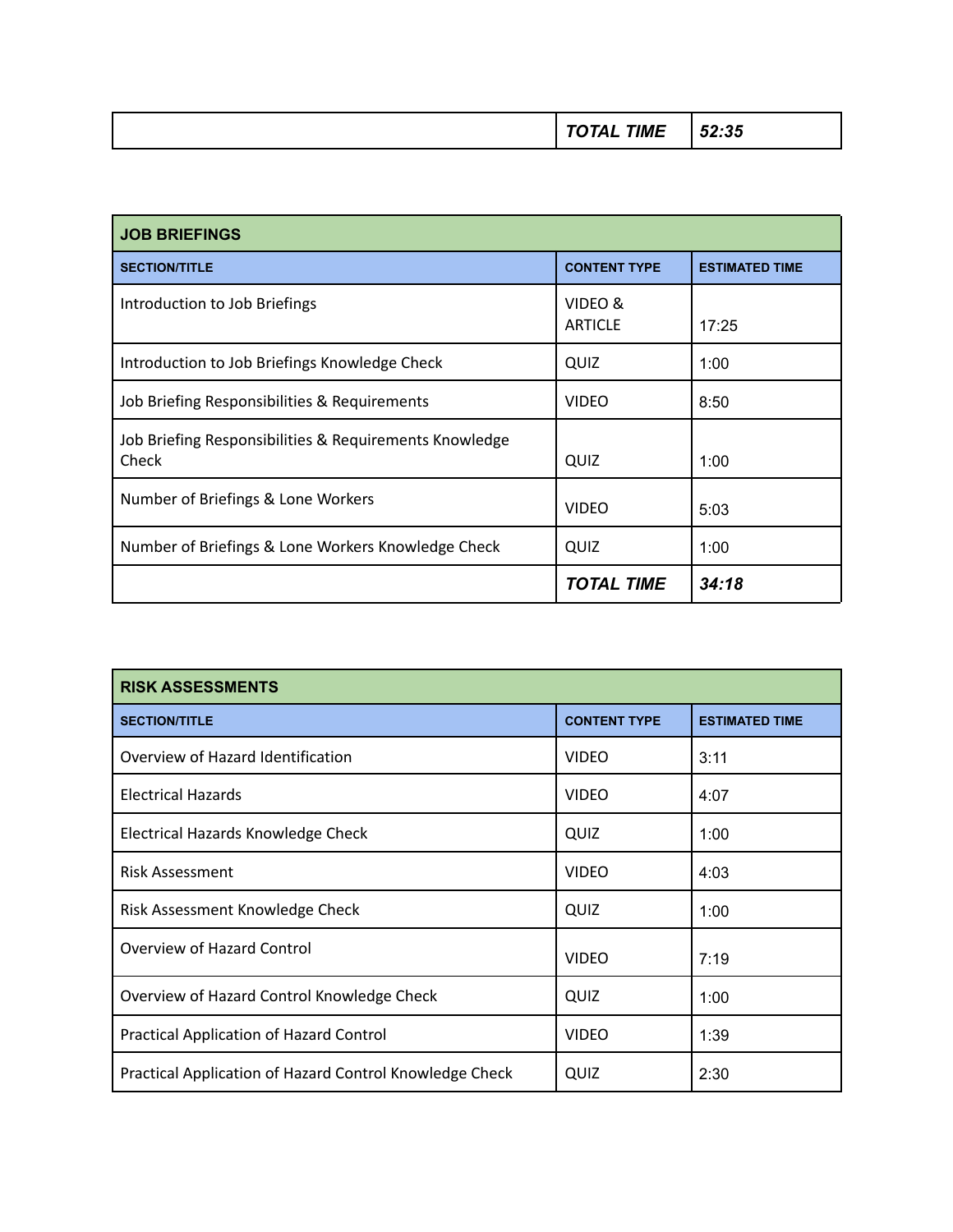|--|--|--|--|

| <b>FALL PROTECTION &amp; PERSONAL FALL ARREST SYSTEMS</b> |                     |                       |
|-----------------------------------------------------------|---------------------|-----------------------|
| <b>SECTION/TITLE</b>                                      | <b>CONTENT TYPE</b> | <b>ESTIMATED TIME</b> |
| Introduction to Fall Protection                           | <b>VIDEO</b>        | 11:18                 |
| Introduction to Fall Protection Knowledge Check           | QUIZ                | 1:00                  |
| <b>Fall Restraint</b>                                     | <b>VIDEO</b>        | 3:24                  |
| Fall Restraint Knowledge Check                            | QUIZ                | 1:00                  |
| <b>Work Positioning</b>                                   | <b>VIDEO</b>        | 7:52                  |
| Work Positioning Knowledge Check                          | QUIZ                | 1:00                  |
| <b>Fall Arrest</b>                                        | <b>VIDEO</b>        | 5:37                  |
| Fall Arrest Knowledge Check                               | QUIZ                | 1:00                  |
| Harnesses & Lanyards                                      | <b>VIDEO</b>        | 10:20                 |
| Harnesses & Lanyards Knowledge Check                      | QUIZ                | 1:00                  |
| <b>Fall Protection</b>                                    | <b>VIDEO</b>        | 6:47                  |
| <b>Fall Protection Knowledge Check</b>                    | QUIZ                | 1:00                  |
|                                                           | <b>TOTAL TIME</b>   | 51:18                 |

| <b>GROUNDING FOR EMPLOYEE PROTECTION</b>                          |                     |                       |
|-------------------------------------------------------------------|---------------------|-----------------------|
| <b>SECTION/TITLE</b>                                              | <b>CONTENT TYPE</b> | <b>ESTIMATED TIME</b> |
| Introduction to Grounding                                         | <b>VIDEO</b>        | 6:33                  |
| Introduction to Grounding Knowledge Check                         | QUIZ                | 1:00                  |
| Energization, Induced Current & Static Charges                    | <b>VIDEO</b>        | 6:50                  |
| Energization, Induced Current & Static Charges Knowledge<br>Check | QUIZ                | 1:00                  |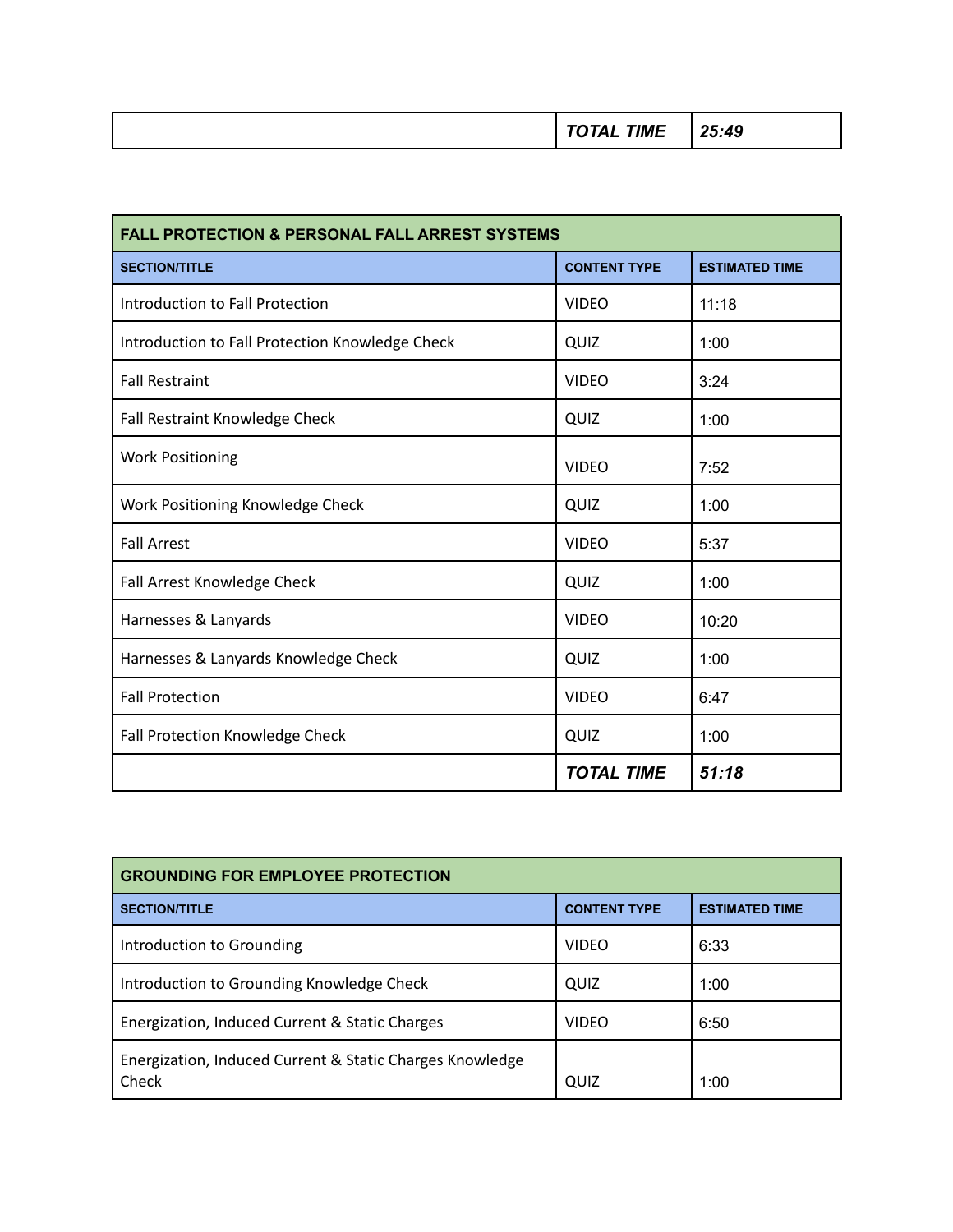|                                                          | <b>TOTAL TIME</b> | 44:55 |
|----------------------------------------------------------|-------------------|-------|
| Protective Grounding Equipment & Testing Knowledge Check | QUIZ              | 1:00  |
| Protective Grounding Equipment & Testing                 | <b>VIDEO</b>      | 5:38  |
| Worker Protection Knowledge Check                        | QUIZ              | 1:00  |
| <b>Worker Protection</b>                                 | <b>VIDEO</b>      | 12:46 |
| OSHA Requirements for Grounding Knowledge Check          | QUIZ              | 1:00  |
| <b>OSHA Requirements for Grounding</b>                   | <b>VIDEO</b>      | 8:08  |

| <b>MECHANICAL EQUIPMENT</b>          |                     |                       |
|--------------------------------------|---------------------|-----------------------|
| <b>SECTION/TITLE</b>                 | <b>CONTENT TYPE</b> | <b>ESTIMATED TIME</b> |
| <b>Mechanical Equipment</b>          | <b>VIDEO</b>        | 5:53                  |
| Mechanical Equipment Knowledge Check | QUIZ                | 1:00                  |
|                                      | <b>TOTAL TIME</b>   | 6:53                  |

## **LOCKOUT/TAGOUT (LOTO), DEENGERGIZING LINES & EQUIPMENT FOR EMPLOYEE PROTECTION**

| <b>SECTION/TITLE</b>                                                      | <b>CONTENT TYPE</b> | <b>ESTIMATED TIME</b> |
|---------------------------------------------------------------------------|---------------------|-----------------------|
| Lockout/Tagout (LOTO) Introduction & Objectives                           | <b>VIDEO</b>        | 4:20                  |
| Purpose of LOTO                                                           | <b>VIDEO</b>        | 6:18                  |
| Purpose of LOTO Knowledge Check                                           | QUIZ                | 1:00                  |
| <b>LOTO</b> in Generation                                                 | <b>VIDEO</b>        | 6:07                  |
| LOTO in Generation Knowledge Check                                        | QUIZ                | 1:00                  |
| Deenergizing Lines & Equipment for Employee Protection                    | <b>VIDEO</b>        | 10:45                 |
| Deenergizing Lines & Equipment for Employee Protection<br>Knowledge Check | QUIZ                | 1:00                  |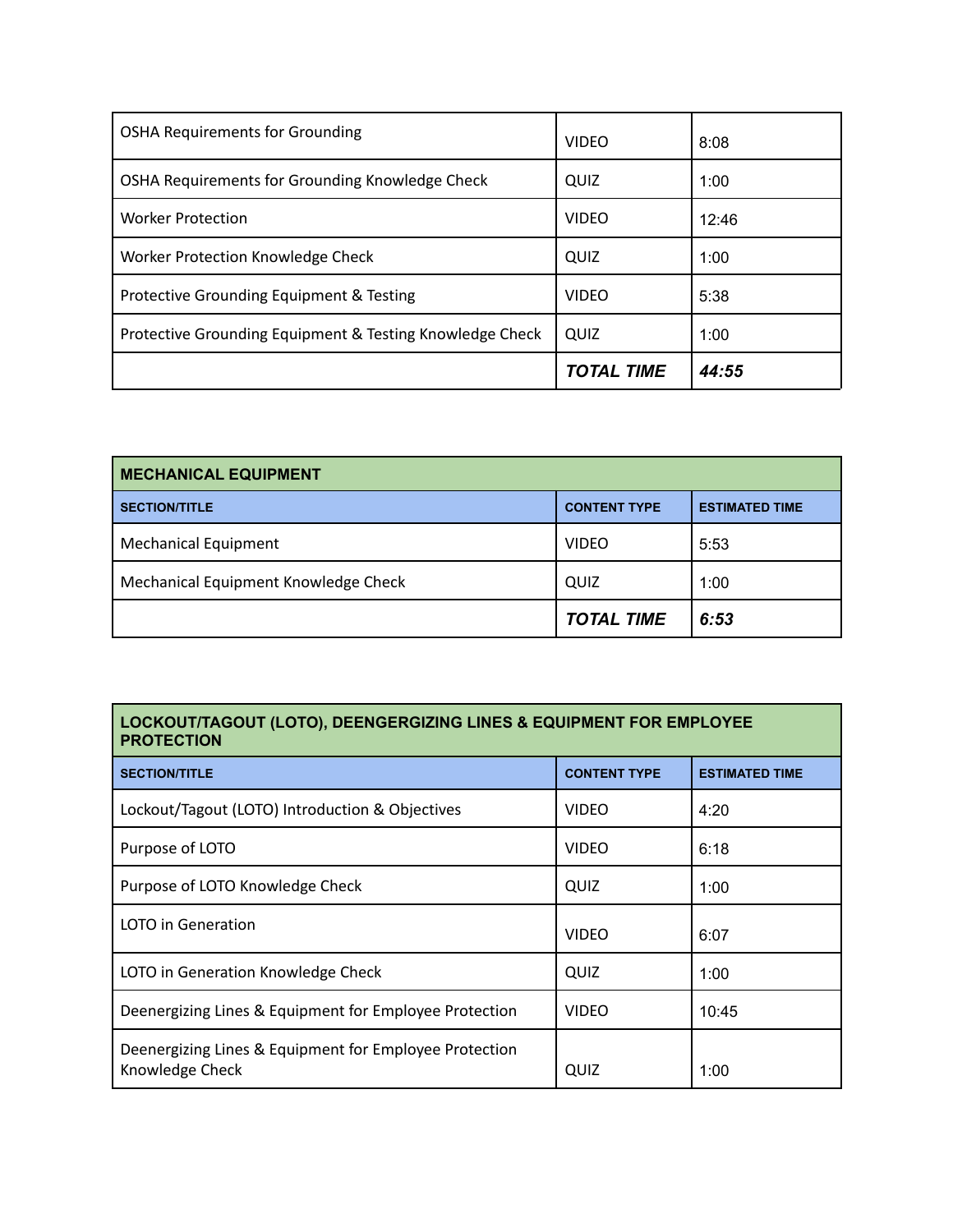| <b>Requesting Clearances</b>                          | <b>VIDEO</b>      | 7:27  |
|-------------------------------------------------------|-------------------|-------|
| Requesting Clearances Knowledge Check                 | QUIZ              | 1:00  |
| Tags                                                  | <b>VIDEO</b>      | 6:04  |
| Tags Knowledge Check                                  | QUIZ              | 1:00  |
| <b>Transferring and Releasing Clearances</b>          | <b>VIDEO</b>      | 3:29  |
| Transferring and Releasing Clearances Knowledge Check | QUIZ              | 1:00  |
|                                                       | <b>TOTAL TIME</b> | 50:30 |

| <b>OVERHEAD &amp; UNDERGROUND REQUIREMENTS</b>                         |                     |                       |
|------------------------------------------------------------------------|---------------------|-----------------------|
| <b>SECTION/TITLE</b>                                                   | <b>CONTENT TYPE</b> | <b>ESTIMATED TIME</b> |
| Introduction to Overhead Lines                                         | <b>VIDEO</b>        | 6:06                  |
| Setting & Moving Poles                                                 | <b>VIDEO</b>        | 5:01                  |
| Setting & Moving Poles Knowledge Check                                 | QUIZ                | 1:00                  |
| Installing & Removing Overhead Lines                                   | <b>VIDEO</b>        | 8:32                  |
| Installing & Removing Overhead Lines Knowledge Check                   | QUIZ                | 1:00                  |
| Protective Measures Against Step & Touch Potentials                    | <b>VIDEO</b>        | 9:07                  |
| Protective Measures Against Step & Touch Potentials<br>Knowledge Check | QUIZ                | 1:00                  |
| <b>Tension Stringing Equipment</b>                                     | <b>VIDEO</b>        | 4:12                  |
| Tension Stringing Equipment Knowledge Check                            | QUIZ                | 1:00                  |
| <b>Underground Electrical Installations</b>                            | <b>VIDEO</b>        | 5:57                  |
| Underground Electrical Installations Knowledge Check                   | QUIZ                | 1:00                  |
| Duct Rods & Multiple Cables                                            | <b>VIDEO</b>        | 4:50                  |
| Duct Rods & Multiple Cables Knowledge Check                            | QUIZ                | 1:00                  |
|                                                                        | <b>TOTAL TIME</b>   | 49:45                 |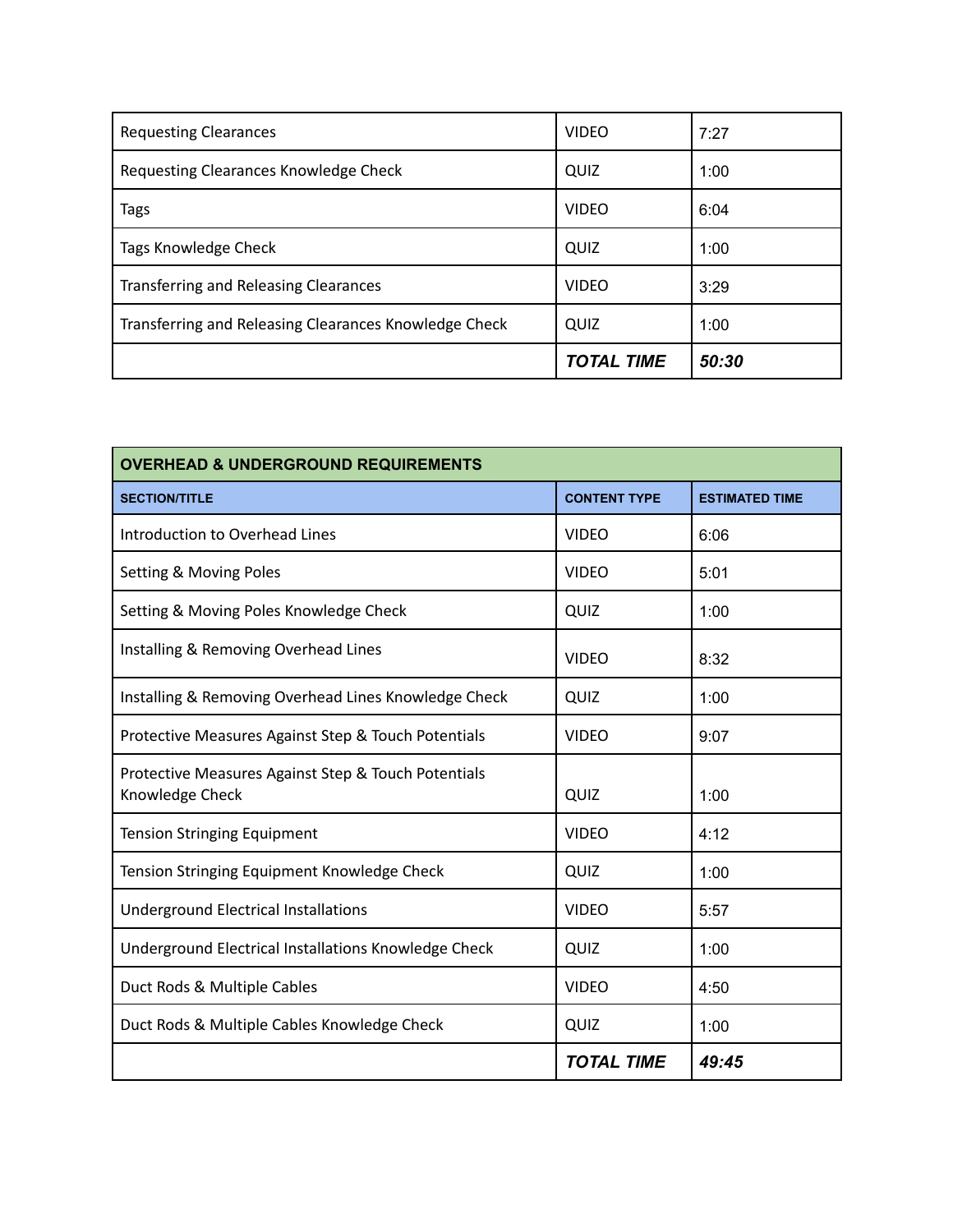| <b>WORKING WITH CONTRACTORS &amp; INFORMATION SHARING</b> |                     |                       |
|-----------------------------------------------------------|---------------------|-----------------------|
| <b>SECTION/TITLE</b>                                      | <b>CONTENT TYPE</b> | <b>ESTIMATED TIME</b> |
| Introduction to Working with Contractors                  | <b>VIDEO</b>        | 8:17                  |
| Introduction to Working with Contractors Knowledge Check  | QUIZ                | 1:00                  |
| <b>Basics of Information Transfer</b>                     | <b>VIDEO</b>        | 4:34                  |
| Basics of Information Transfer Knowledge Check            | QUIZ                | 1:00                  |
| Host and Contract Employer Requirements                   | <b>VIDEO</b>        | 11:01                 |
| Host and Contract Employer Requirements Knowledge Check   | QUIZ                | 1:00                  |
| <b>System Characteristics</b>                             | <b>VIDEO</b>        | 9:23                  |
| System Characteristics Knowledge Check                    | QUIZ                | 1:00                  |
| <b>Installation Conditions</b>                            | <b>VIDEO</b>        | 2:23                  |
| Installation Conditions Knowledge Check                   | QUIZ                | 1:00                  |
| <b>Contractor Responsibilities</b>                        | <b>VIDEO</b>        | 6:34                  |
| <b>Contractor Responsibilities Knowledge Check</b>        | QUIZ                | 1:00                  |
|                                                           | <b>TOTAL TIME</b>   | 48:12                 |

| <b>MEDICAL SERVICES &amp; FIRST AID</b> |                     |                       |
|-----------------------------------------|---------------------|-----------------------|
| <b>SECTION/TITLE</b>                    | <b>CONTENT TYPE</b> | <b>ESTIMATED TIME</b> |
| <b>Medical Services</b>                 | <b>VIDEO</b>        | 5:24                  |
| Medical Services Knowledge Check        | QUIZ                | 1:00                  |
| First Aid                               | <b>VIDEO</b>        | 5:56                  |
| First Aid Knowledge Check               | QUIZ                | 1:00                  |
| <b>First Aid Training</b>               | <b>VIDEO</b>        | 5:46                  |
| First Aid Training Knowledge Check      | QUIZ                | 1:00                  |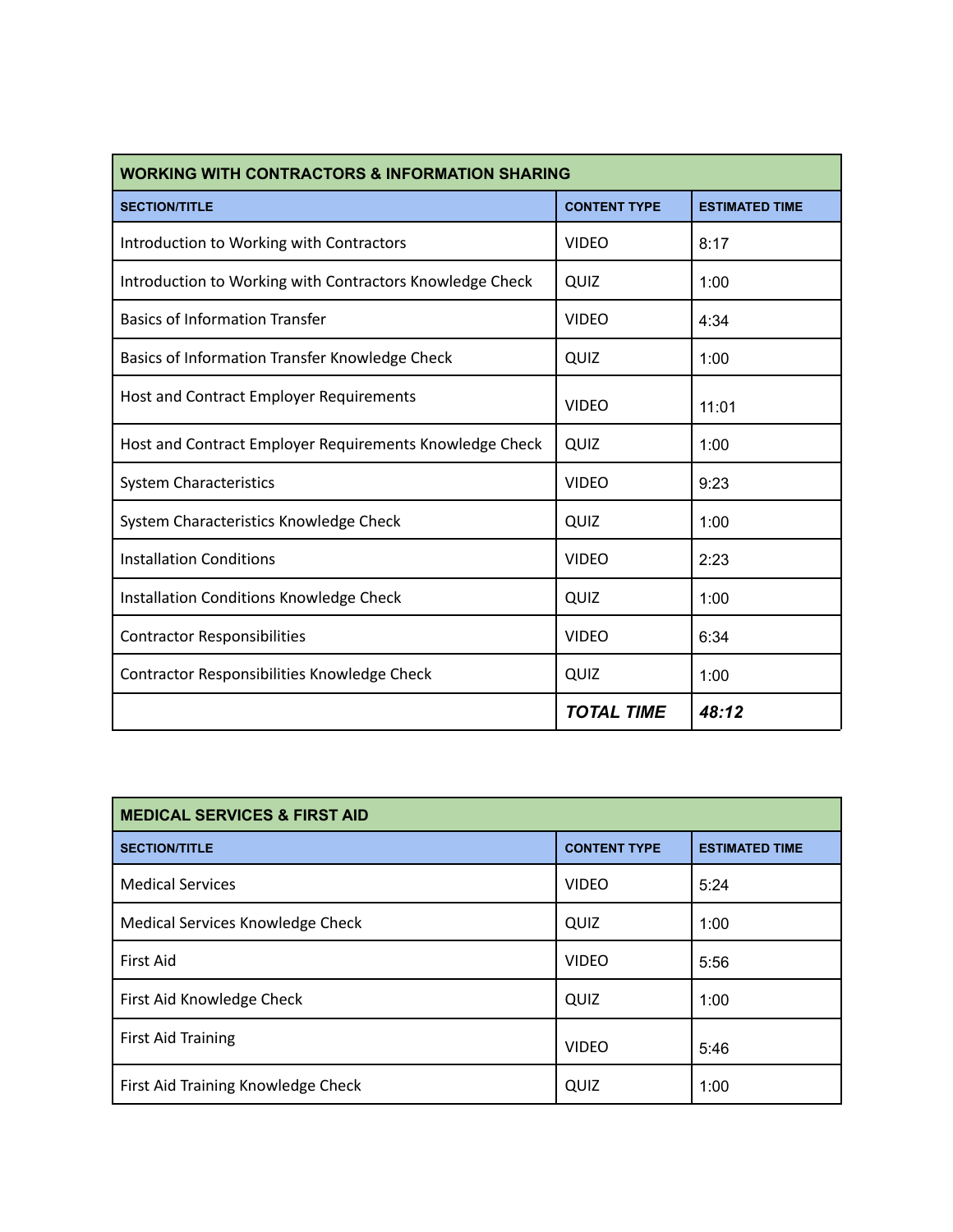|  | ----<br>, ,,,,, | , ., |
|--|-----------------|------|
|--|-----------------|------|

| <b>LIVE LINE TOOLS</b>                          |                     |                       |
|-------------------------------------------------|---------------------|-----------------------|
| <b>SECTION/TITLE</b>                            | <b>CONTENT TYPE</b> | <b>ESTIMATED TIME</b> |
| Introduction to Live Line Tools                 | <b>VIDEO</b>        | 4:24                  |
| Introduction to Live Line Tools Knowledge Check | QUIZ                | 1:00                  |
| <b>Condition &amp; Repairs</b>                  | <b>VIDEO</b>        | 3:02                  |
| Condition & Repairs Knowledge Check             | QUIZ                | 1:00                  |
|                                                 | <b>TOTAL TIME</b>   | 9:26                  |

| <b>TESTING &amp; TESTING FACILITIES</b>              |                     |                       |
|------------------------------------------------------|---------------------|-----------------------|
| <b>SECTION/TITLE</b>                                 | <b>CONTENT TYPE</b> | <b>ESTIMATED TIME</b> |
| Testing & Test Facilities Introduction               | <b>VIDEO</b>        | 5:55                  |
| High Voltage Hazards & Power Sources                 | <b>VIDEO</b>        | 3:58                  |
| High Voltage Hazards & Power Sources Knowledge Check | QUIZ                | 1:00                  |
| Safe Work Practices                                  | <b>VIDFO</b>        | 8:10                  |
| Safe Work Practices Knowledge Check                  | QUIZ                | 1:00                  |
| Safeguarding of Test Areas                           | <b>VIDEO</b>        | 8:30                  |
| Safeguarding of Test Areas Knowledge Check           | QUIZ                | 1:00                  |
| Testing & Test Facilities Conclusion                 | <b>VIDEO</b>        | 6:14                  |
| Testing & Test Facilities Conclusion Knowledge Check | QUIZ                | 1:00                  |
|                                                      | <b>TOTAL TIME</b>   | 36:47                 |

| <b>SUBSTATIONS &amp; SPECIAL CONDITIONS</b> |                     |                       |
|---------------------------------------------|---------------------|-----------------------|
| I SECTION/TITLE                             | <b>CONTENT TYPE</b> | <b>ESTIMATED TIME</b> |